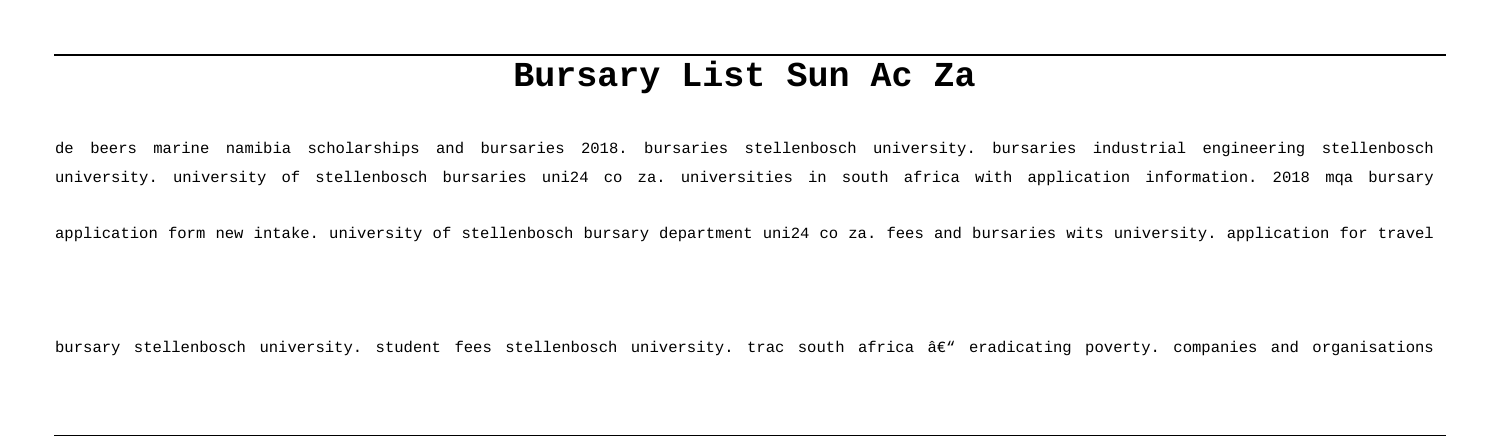offering bursaries. universities in south africa with bursary application. university of limpopo. bursary application form for full time bursaries. ekon sun ac za economics of social policy bursary. available bursaries stellenbosch university. course ba in humanities bursaries news. sa bursaries south africa s largest bursary website 2018. undergraduate and honours bursary programme â€" ska sa. my sun menu. bursaries stellenbosch university. details of university of the witwatersrand bursaries 2018. postgraduate funding stellenbosch merit bursary award. instant info undergraduate bursaries 2017. latest bursaries sa 2018 2019 list of available bursaries. stellenbosch university bursaries is t available in 2017. applications for doctoral and masters bursaries for 2019. nsfas loans and bursaries university of south africa. stellenbosch university journalism bursaries zar.

funding for postgraduate study stellenbosch university. sacema bursary program 2018 2019 prospectus48 co za. econex postgraduate bursary 2017

stellenbosch university. stellenbosch university academic sun ac za. bursaries staff ee sun ac za. prasa engineering research chair industrial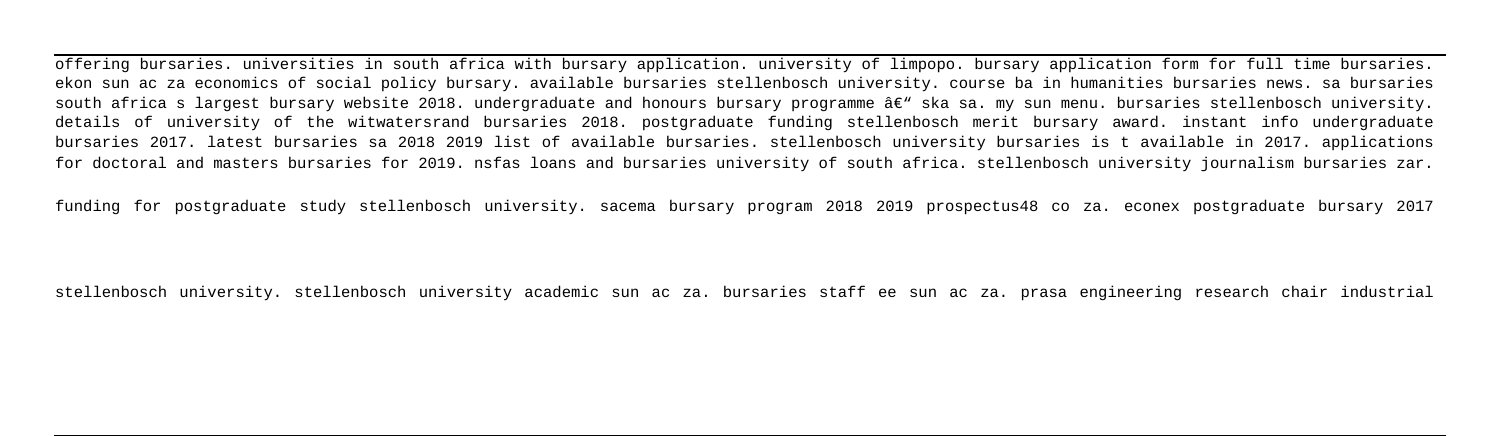of university of stellenbosch bursaries 2018. 2016 internal bursary application civil engineering. beurse bursaries universiteit blogs sun ac za. school of tourism and hospitality sth school of tourism. university of stellenbosch bursaries and loans zar. civeng sun ac za. crses bursary applications open sterg sun ac za. prospective postgraduate electrical and electronic. funding department of sociology amp social anthropology. instant info undergraduate bursaries 2018

#### **DE BEERS MARINE NAMIBIA SCHOLARSHIPS AND BURSARIES 2018**

JUNE 14TH, 2018 - DE BEERS MARINE NAMIBIA SCHOLARSHIPS AND BURSARIES DE BEERS MARINE DE BEERS MARINE NAMIBIA SCHOLARSHIPS AND BURSARIES DE BEERS POSTGRADUATE SUN AC ZA''**bursaries stellenbosch university**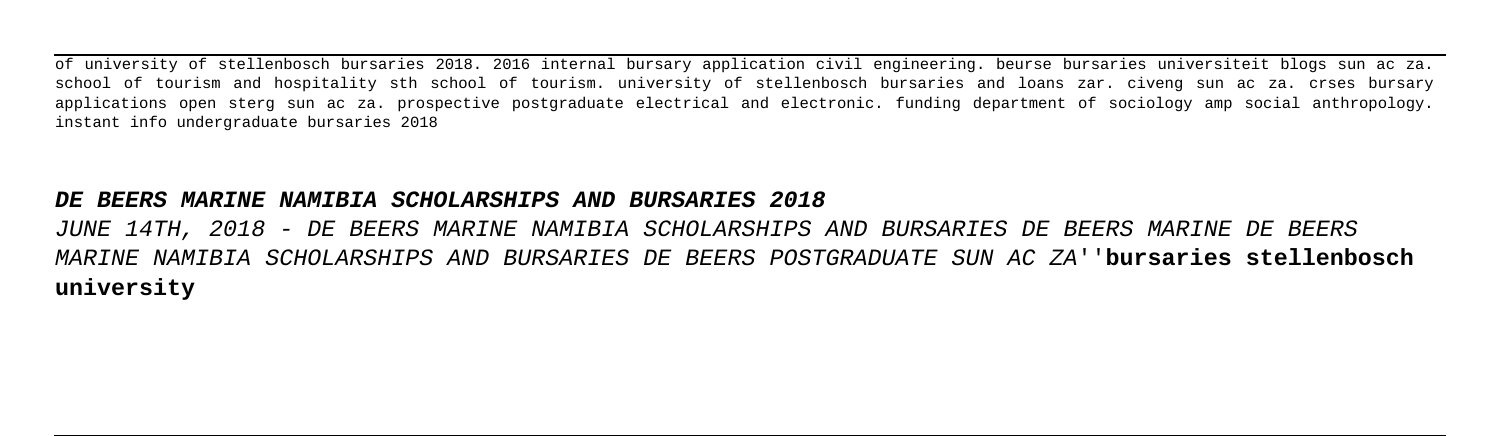**june 24th, 2018 - bursaries the assumption that all stellenbosch students are from affluent backgrounds is incorrect a recent analysis showed that 41 of our eganc sun ac za**''**Bursaries Industrial Engineering Stellenbosch University**

June 20th, 2018 - Please contact the Postgraduate Bursary office at http www sun ac za english maties bursaries 2013 Industrial Engineering Stellenbosch University All''**University Of Stellenbosch Bursaries Uni24 Co Za**

June 16th, 2018 - University Of Stellenbosch Bursaries Prospective Students Who Have Already Received Their Student Numbers Can Apply Online For

Bursaries And Loans Once You Have Identified Possible Bursaries Or Loans To Apply For You Can Apply Online For The Following SU Financial Aid My Sun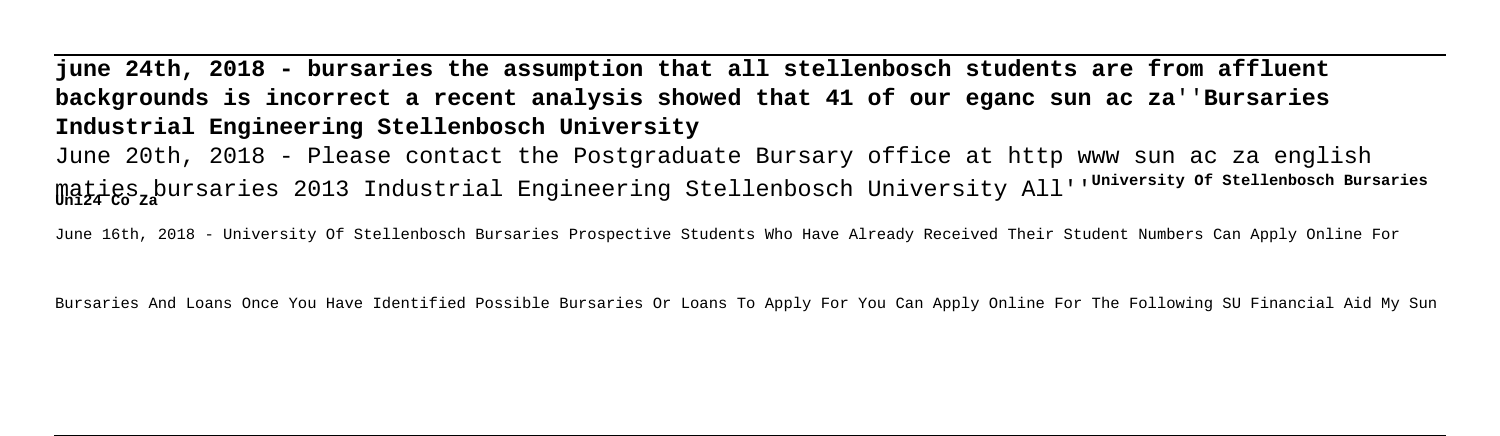Ac Za Log In With Your Student Number A.

### '**Universities In South Africa With Application Information**

June 25th, 2018 - Web Address Www Sun Ac Za Application Information University Of Cape Town Phone T 021 650 2105 6 Please Provide Me With A List Of All Medical School Bursaries''**2018 mqa bursary application form new intake**

june 20th, 2018 - www mqa org za www mqa org za 2018 mqa bursary application form new intake nb refer to page 5 for the list of mqa approved disciplines 5''**University Of Stellenbosch Bursary Department Uni24 Co Za**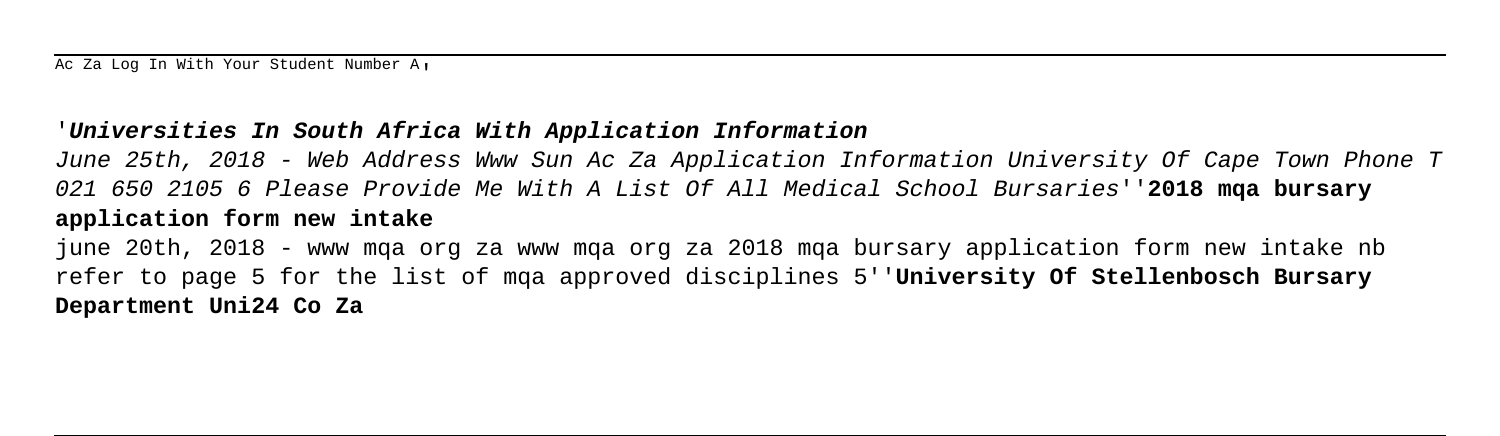**June 18th, 2018 - You May Obtain Further Details Of These Bursaries From Maties Sport At 021 808 4642 Or Matiesport Sun Ac Za The Sports Bursaries Are Not Included In The Bursaries**'

'**Fees and Bursaries Wits University**

**June 22nd, 2018 - Fees and Bursaries Fees and Bursaries Wits bursaries and external administered overseas bursaries at http www wits ac za study at wits fees and funding**'

'**application for travel bursary stellenbosch university** june 14th, 2018 - application for travel bursary the application form should be completed in full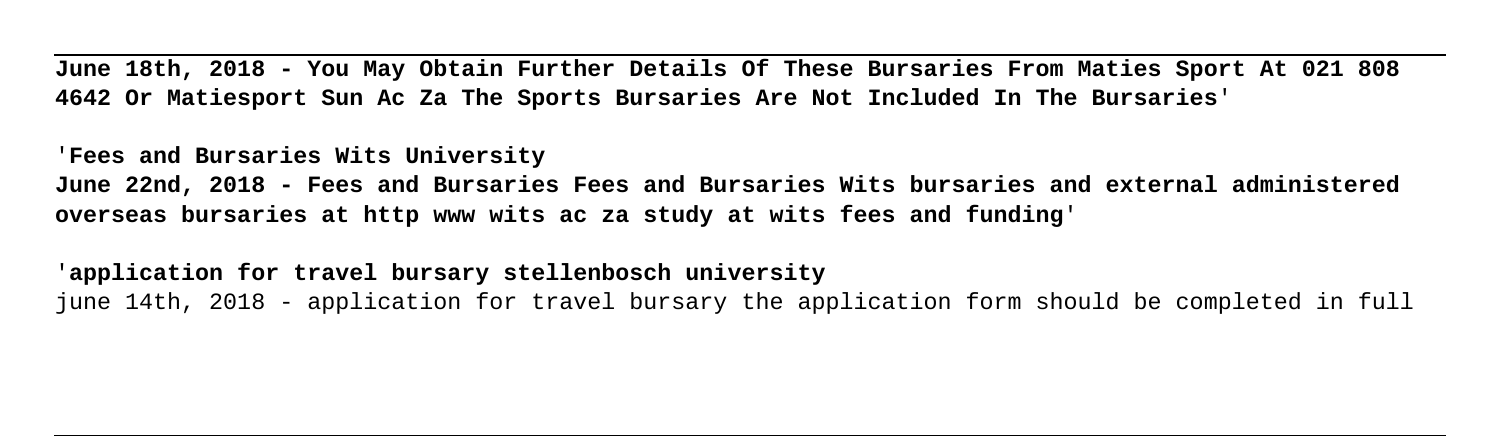sims sun ac za the reference letter can be addressed to mr robert kotze''**Student Fees Stellenbosch University**

June 23rd, 2018 - Company Bursaries Payments Student Fees Enquiries Regarding International Students Students At Tygerberg Medical School And Bellville'

'TRAC South Africa â€<sup>w</sup> Eradicating Poverty

**June 23rd, 2018 - We Enable And Inspire Our Science Learners To Take Ownership For A Successful Future CORE VALUES**'

#### '**Companies and organisations offering bursaries**

June 17th, 2018 - Companies and organisations offering bursaries Below is a list of some of the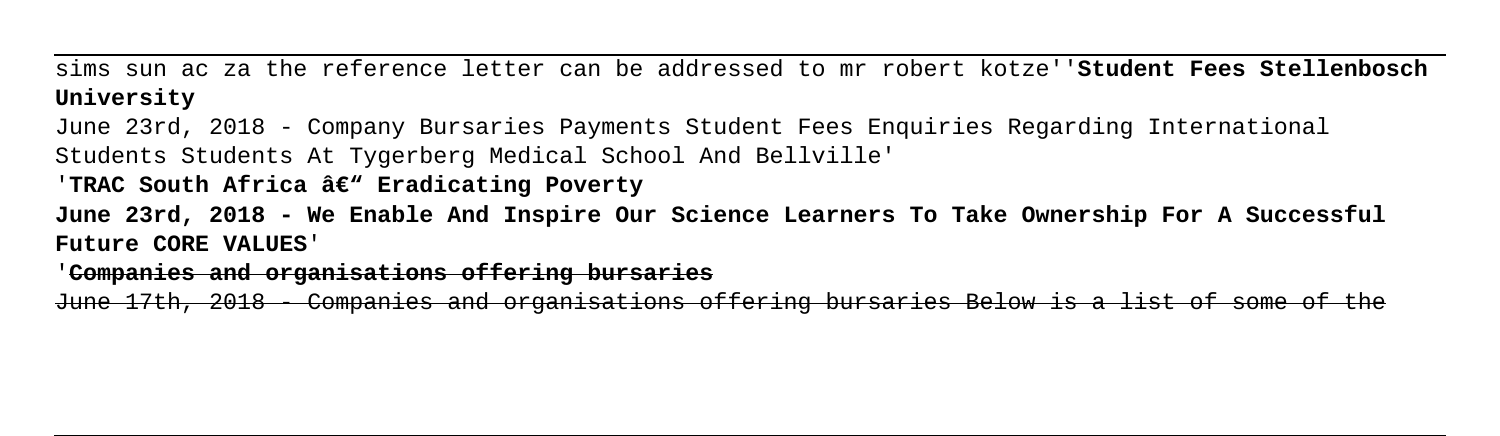companies there webpage at www trac sun ac za ac za PO Box 29192''**Universities In South Africa With Bursary Application**

June 23rd, 2018 - List Of Universities In South Africa Universities In South Www Sun Ac Za Universities In South Africa With Bursary Application Information All Bursary'

## '**university of limpopo**

june 15th, 2018 - ul tuition fee bursary postgraduate studies pretune sim card getting in touch guest book ul social media publications press release financial support''**Bursary Application Form for Full Time Bursaries**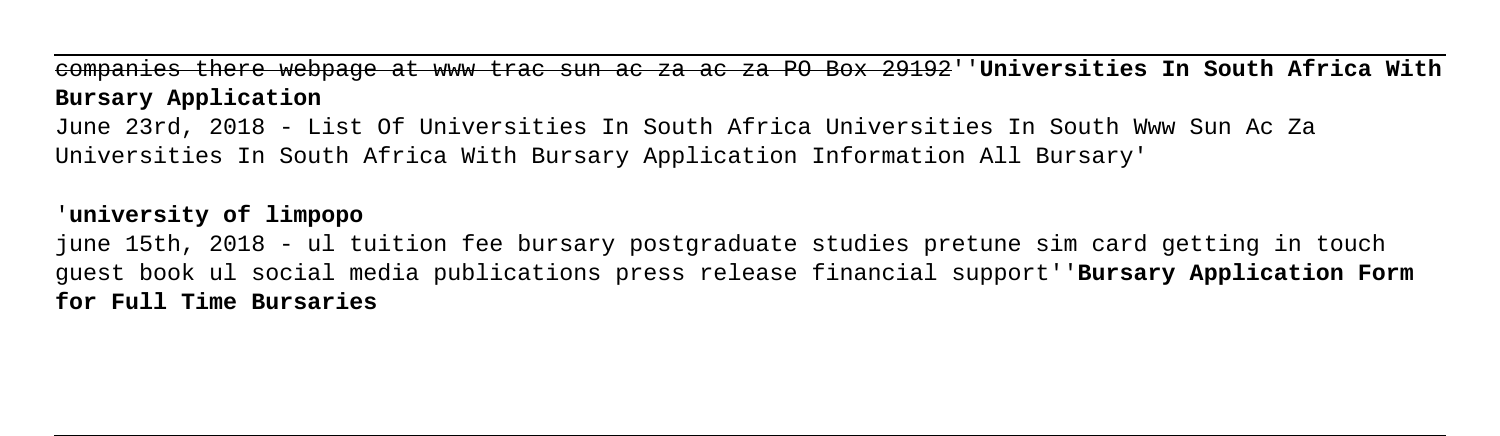June 24th, 2018 - SAWS Bursary Application Form for Full Time Bursaries 4 Grade Please tick Currently in Grade 12 Completed Grade 12 5 Years attended From To 6 Subjects List them below''**ekon sun ac za Economics of Social Policy bursary**

**June 23rd, 2018 - ekon sun ac za Economics of Social Policy bursary Stellenbosch University Organisation Stellenbosch University Announcement Economics of Social Policy bursary**''**Available Bursaries Stellenbosch University**

**June 24th, 2018 - Postgraduate Support Bursary Financial Need Http Www Sun Ac Za English Research Innovation Research Development PublishingImages Types 20of 20Contract**'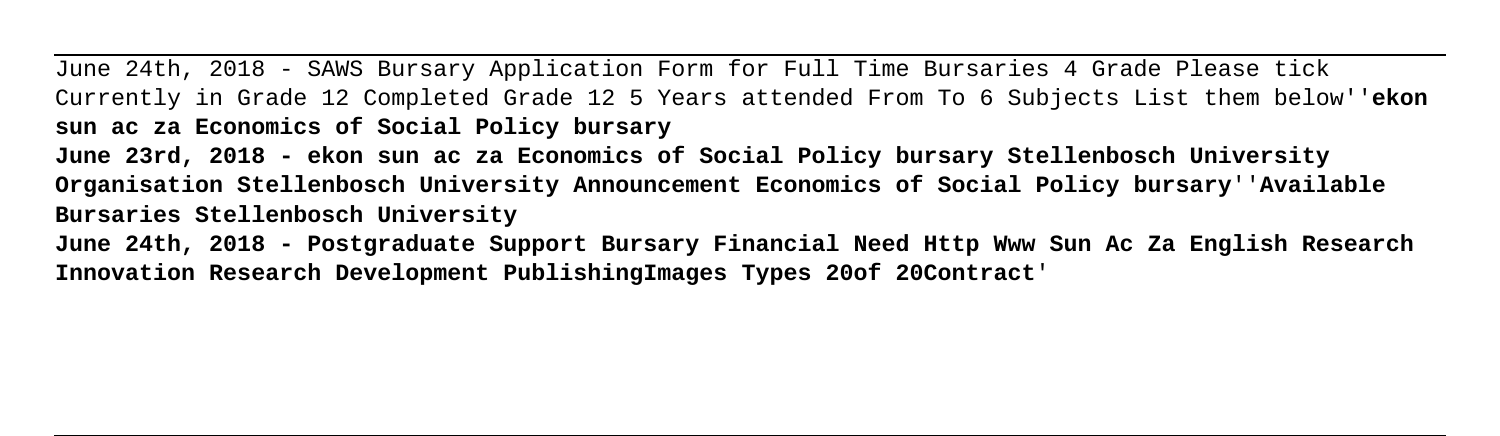#### '**course ba in humanities bursaries news**

june 22nd, 2018 - ba in humanities at stellenbosch source www sun ac za share this share on facebook share on twitter available bursaries'

# '**SA Bursaries South Africa s Largest Bursary Website 2018 June 22nd, 2018 - Find Bursaries for Engineering Science Medicine Commerce Law Teaching or just General Bursaries in 2018 2019**' **Undergraduate and honours bursary programme ' ska sa**

june 24th, 2018 - the ska sa is pleased to announce the opening of the undergraduate and honours bursary programme call for applications enquiries

ska ac za cape town tel 27.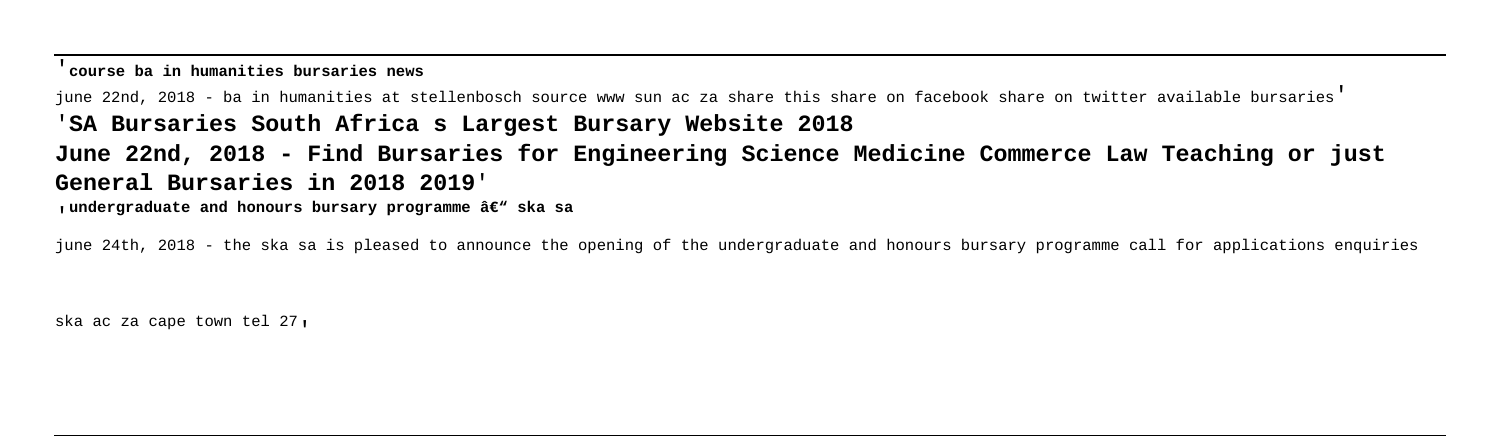'**My SUN Menu**

June 23rd, 2018 - Undergraduate Postgraduate Staff'

### '**BURSARIES Stellenbosch University**

June 15th, 2018 - All Merit Bursaries That You Receive Must Be Reported To The Centre As Soon As They Are Awarded Http Crses Sun Ac Za Research Available Topics Solar'

### '**details of university of the witwatersrand bursaries 2018**

june 24th, 2018 - details of university of the witwatersrand bursaries 2018 fees and bursaries  $\hat{a}\epsilon$ "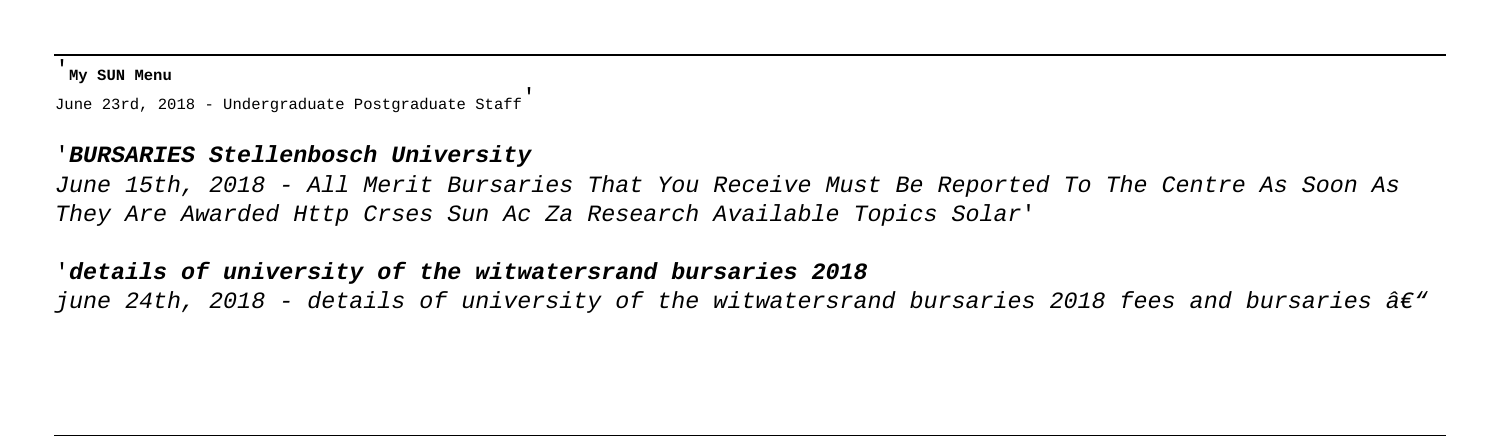## details of university of the witwatersrand bursaries 2018 fees ac za tel 27 0' '**postgraduate funding stellenbosch merit bursary award**

june 20th, 2018 - stellenbosch merit bursary award from university of stellenbosch website www sun ac za more information for more information regarding this award'

#### '**INSTANT INFO UNDERGRADUATE BURSARIES 2017**

JUNE 21ST, 2018 - INSTANT INFO UNDERGRADUATE BURSARIES 2017 PHEMELO SEHOLE NWU AC ZA THIS BURSARY IS AWARDED TO STUDENTS WHO ARE SOUTH AFRICAN CITIZENS WITH AT LEAST ONE OF THE''**Latest Bursaries SA 2018 2019 List of Available Bursaries**

**June 22nd, 2018 - Take a look at our list of Bursaries in South Africa The Sun International**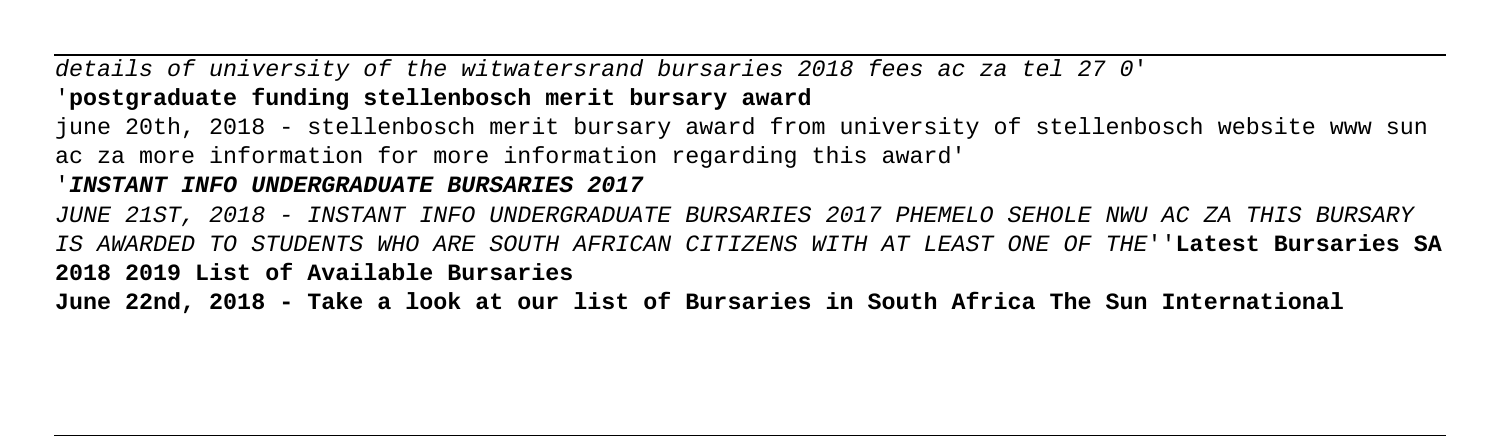#### **Bursary Program bursaries southafrica co za multichoice bursaries**'

#### '**STELLENBOSCH University Bursaries Is t Available in 2017**

June 13th, 2018 - Stellenbosch University Bursaries provides Interested applicants for Stellenbosch University can check http admin sun ac za admin AcadAdmin new bursaries'

## '**Applications for Doctoral and Masters Bursaries for 2019**

June 24th, 2018 - Bursaries grants and postdoctoral fellowships Research Chairs Apply online at https skagrants nrf ac za Closing date for applications 1 August 2018' '**NSFAS LOANS AND BURSARIES UNIVERSITY OF SOUTH AFRICA**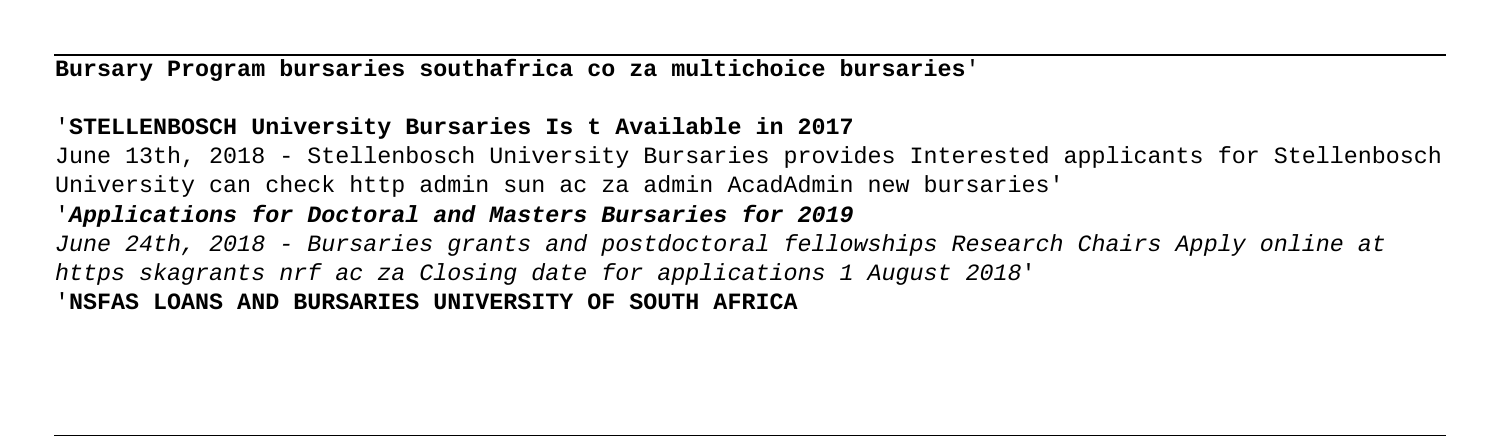**JUNE 24TH, 2018 - NSFAS LOANS AND BURSARIES YOU MUST SUBMIT YOUR APPLICATION BEFORE THE CLOSING DATE AS PUBLISHED ON THE NSFAS WEBSITE WWW NSFAS ORG ZA WHAT IS A NSFAS BURSARY**''**stellenbosch university journalism bursaries zar**

**june 17th, 2018 - stellenbosch university journalism bursaries students can also apply to the bursary department of the university for merit bursaries etc see www sun ac za**'

#### '**funding for postgraduate study stellenbosch university**

june 23rd, 2018 - funding for postgraduate study in addition to the general postgraduate bursaries offered by the university and the national research foundation nrf refer to the following webpage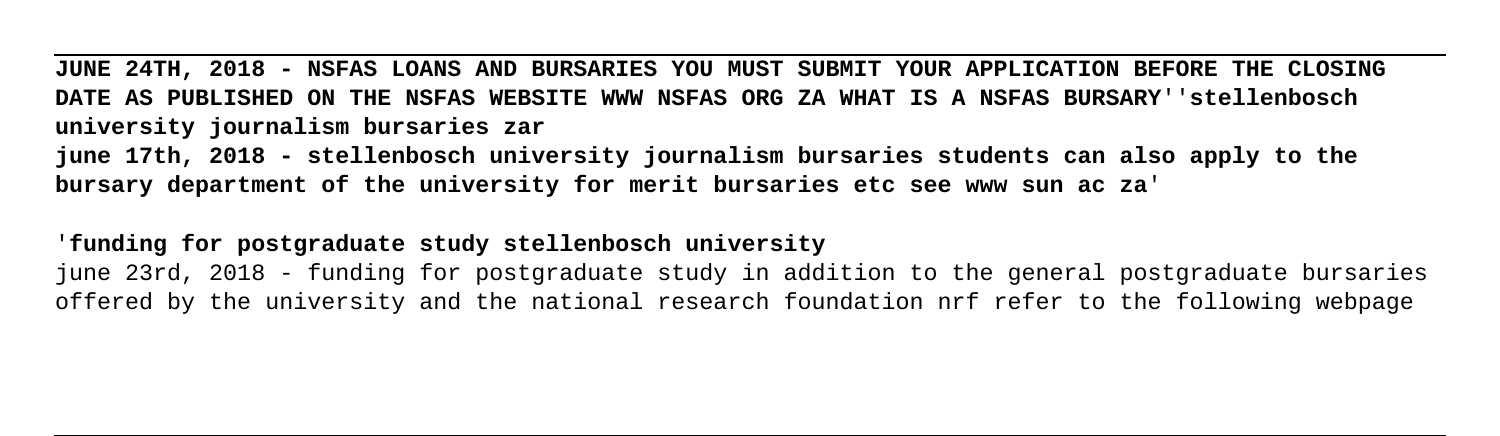http www0 sun ac za international postgraduate student funding there are a number of bursaries specifically for full time studies in economics''**SACEMA BURSARY PROGRAM 2018 2019 PROSPECTUS48 CO ZA**

JUNE 23RD, 2018 - OR APPLICANTS CAN SEND AN ENQUIRY E MAIL TO MS LYNNEMORE SCHEEPERS AT SCHEEPERSL SUN AC ZA OR CALL 021 808 2589 2019 LATEST BURSARIES IN SOUTH AFRICA LIST'

#### '**Econex Postgraduate Bursary 2017 Stellenbosch University**

June 18th, 2018 - Econex Postgraduate Bursary 2017 Applications must be sent to admin econex co za before 16 November 2016 short list will be invited for an interview'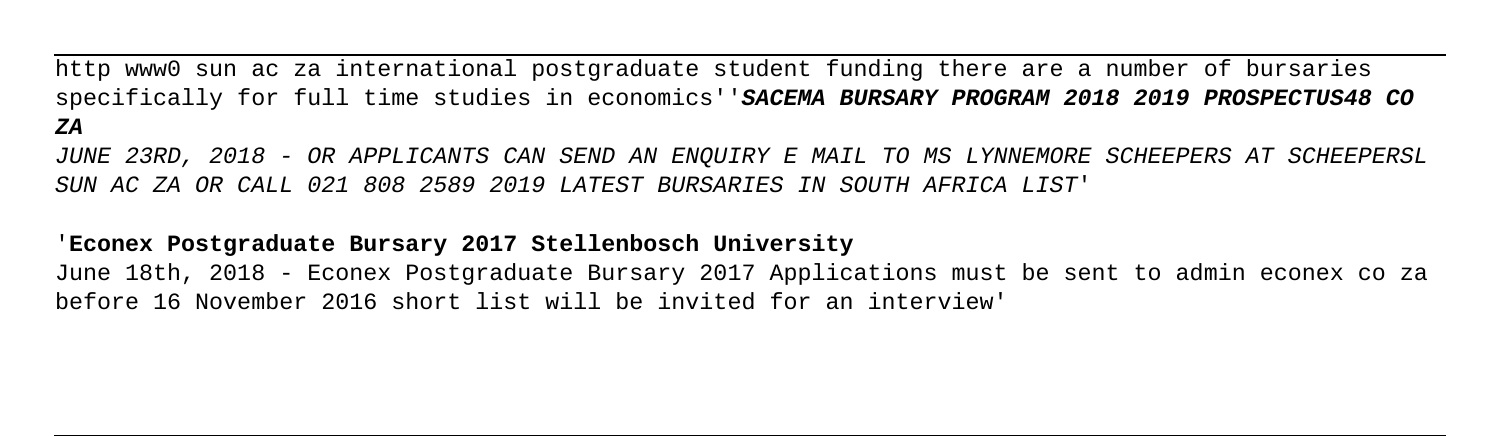# '**stellenbosch university academic sun ac za** june 25th, 2018 - bursaries for post graduate research and phd students conducting research levant aspects of please email the following documentation to ywickstrom sun ac  $z\alpha$

'**BURSARIES STAFF EE SUN AC ZA**

JUNE 7TH, 2018 - BURSARIES POST GRADUATE BURSARIES FROM ALTAIR DEVELOPMENT S A PTY LTD THIS IS AN OPPORTUNITY TO WORK AT THE CUTTING EDGE OF

COMMERCIAL CEM TECHNOLOGY'

#### '**PRASA Engineering Research Chair Industrial Engineering**

June 19th, 2018 - PRASA Engineering Research Chair Field Of Research PRASA Engineering Research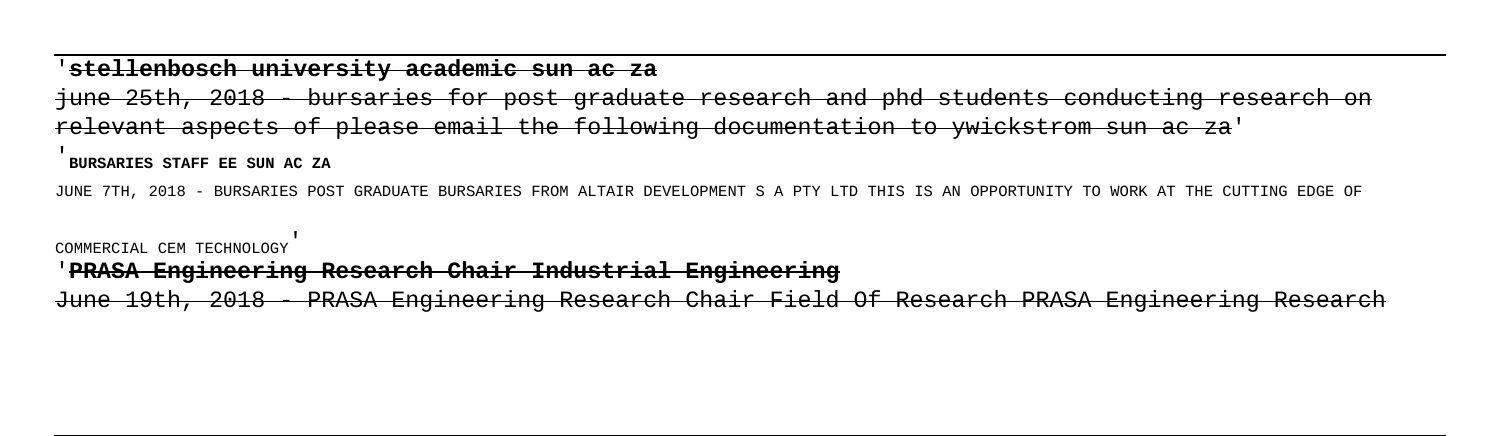Chair Lecturer Prof Neels Fourie The PRASA Passenger Rail Agency Of South Africa Engineering Research Chair Is A Multi Engineering Discipline Research Group Strategically Positioned In Department Of Industrial Engineering To Research And Solve Railway And' **, DEAN'S BURSARIES FOR POSTGRADUATE STUDIES 2018** 

JUNE 22ND, 2018 - DEANÂE S BURSARIES FOR POSTGRADUATE STUDIES 2018 THE STELLENBOSCH LAW FACULTY HAS A NUMBER OF BURSARIES AVAILABLE FOR ON THE

FACULTY $\hat{a} \in \mathbb{M}$ S WEBSITE AT WWW SUN AC ZA,

'**Undergraduate My SUN Menu**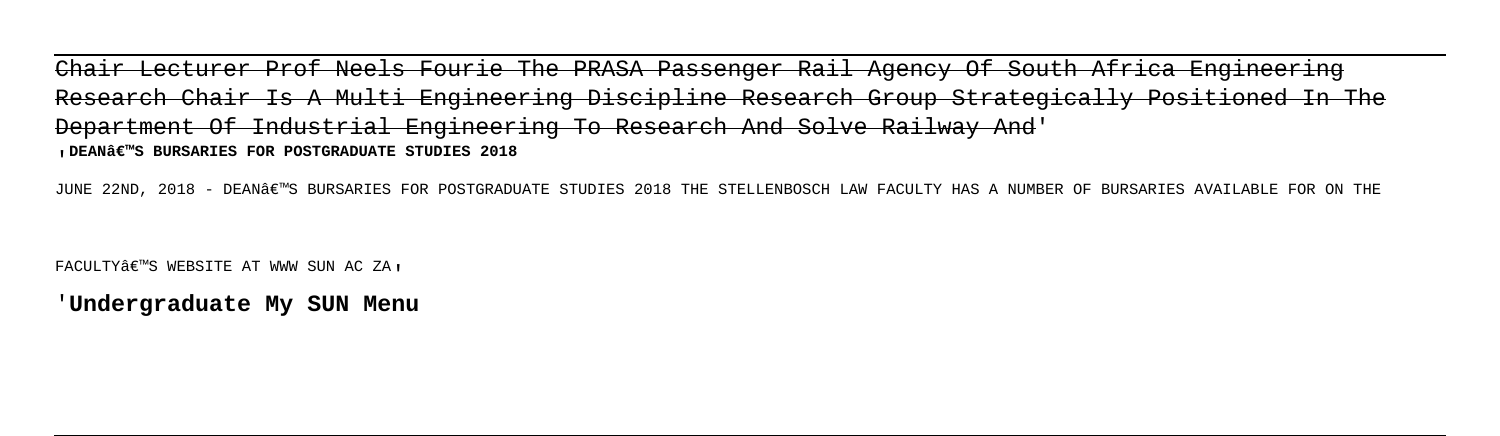June 20th, 2018 - My SUN Undergraduate Undergraduate Bursaries amp Loans Postgraduate Funding Student Fees Yearbook Residence Waiting List First years 2019 Residence'

### '**BURSARIES ELECTRICAL AND ELECTRONIC ENGINEERING**

JUNE 22ND, 2018 - B ENG  $A\in$ " ELECTRICAL AND ELECTRONIC ENGINEERING MECHANICAL AND MECHATRONIC ENGINEERING COMPUTER SCIENCE'

## '**Details Of University Of Stellenbosch Bursaries 2018**

June 21st, 2018 - Details Of University Of Stellenbosch Bursaries 2018 Bursaries Available Details Of University Of Stellenbosch Bursaries 2018 APPLY AT My Sun Ac Za'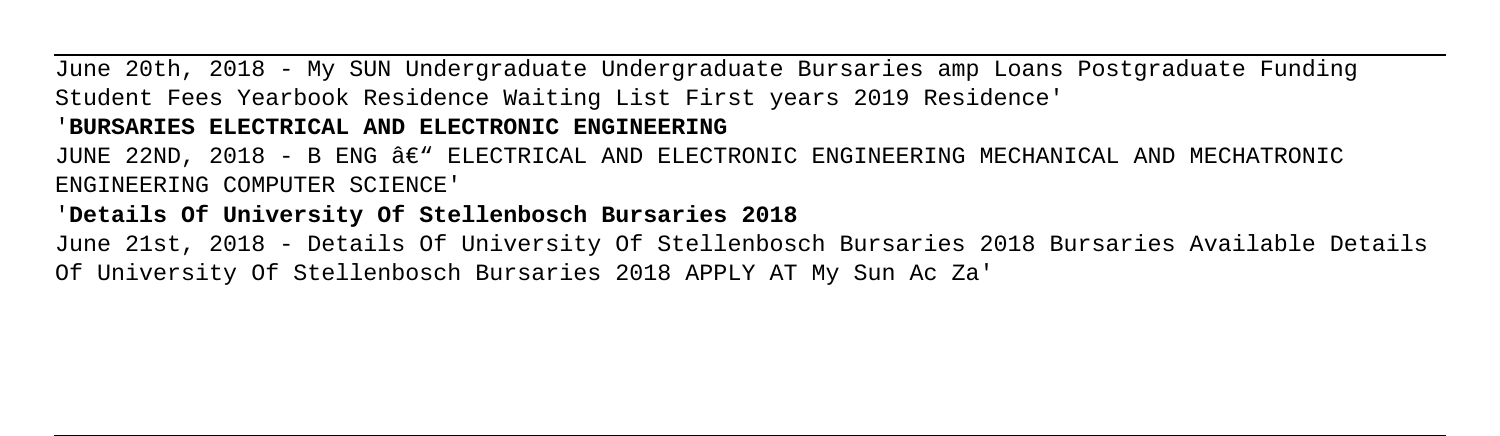#### '**2016 INTERNAL BURSARY APPLICATION CIVIL ENGINEERING**

JUNE 18TH, 2018 - WWW GIBB CO ZA 2016 INTERNAL BURSARY APPLICATION REV 2 FEB 2014 HAVE YOU GOT WHAT IT TAKES TO JOIN A REVOLUTIONARY ENGINEERING INTELLIGENCE PROVIDER'

### '**Beurse Bursaries Universiteit blogs sun ac za**

June 22nd, 2018 - Adams amp Adams bursary A bursary awarded annually by Adams amp Adams on the basis of merit and need Amicus Fund bursary Annette King by ak1 sun ac za'

#### '**School of Tourism and Hospitality STH School of Tourism**

June 24th, 2018 - Bursaries available to students at The School of Tourism and Hospitality Protea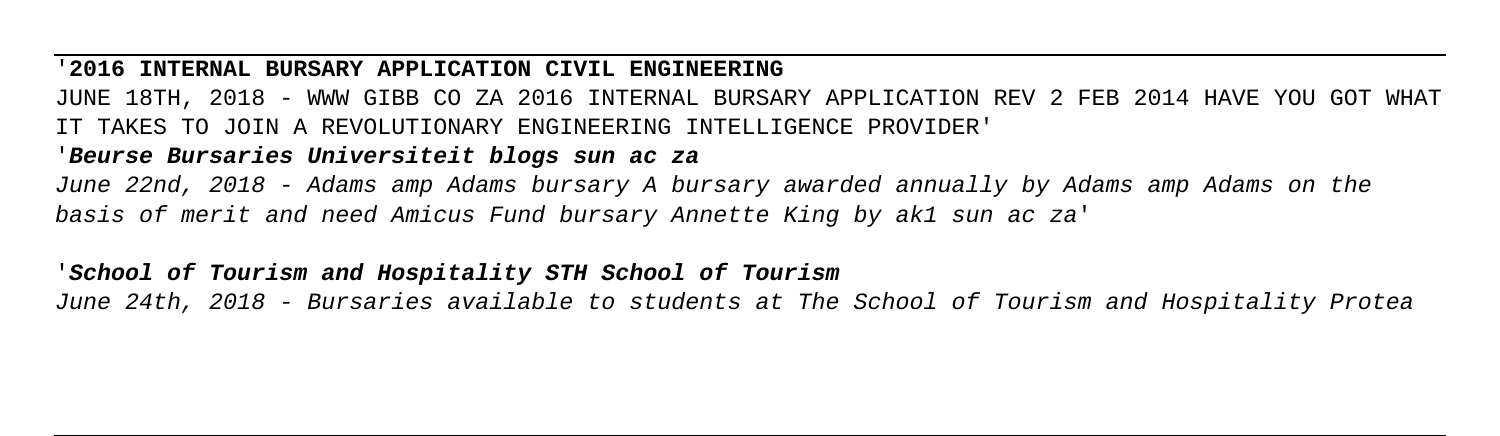Hotels Hospitality Bursaries Tsogo Sun Download application from www uj ac za'

'**University Of Stellenbosch Bursaries And Loans ZaR June 8th, 2018 - A Number Of Special Bursaries Are Available For Those Who Have Excelled At Sport You May Obtain Further Details Of These Bursaries From Maties Sport At 021 808 4642 Or Matiesport Sun Ac Za**''**civeng Sun Ac Za June 22nd, 2018 - Civeng Sun Ac Za**' '**CRSES BURSARY APPLICATIONS OPEN STERG SUN AC ZA JUNE 1ST, 2018 - CRSES BURSARY APPLICATIONS OPEN CLOSING DATE FOR THESE APPLICATIONS WILL BE 16**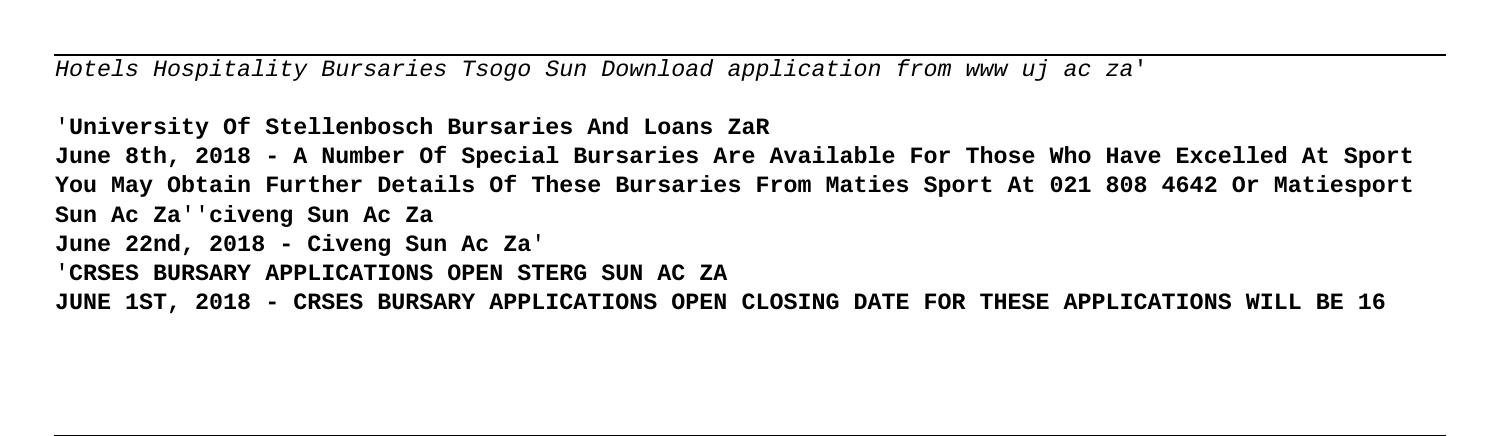**SEPTEMBER 2016 AND COMPLETED FORMS MUST BE SEND TO SANDY AT CRSES SUN AC ZA**'

'**Prospective Postgraduate Electrical and Electronic**

**June 23rd, 2018 - The Department of Electrical amp Electronic Engineering offers postgraduate training to local and international students in the following disciplines**' '**Funding Department of Sociology amp Social Anthropology** June 21st, 2018 - The Postgraduate Student Funding Section advertises bursaries which they list other sources of funding or to genay sun ac za or faxed''**INSTANT INFO UNDERGRADUATE BURSARIES 2018** June 20th, 2018 - INSTANT INFO UNDERGRADUATE BURSARIES 2018 INTRODUCTION The aim of the North West